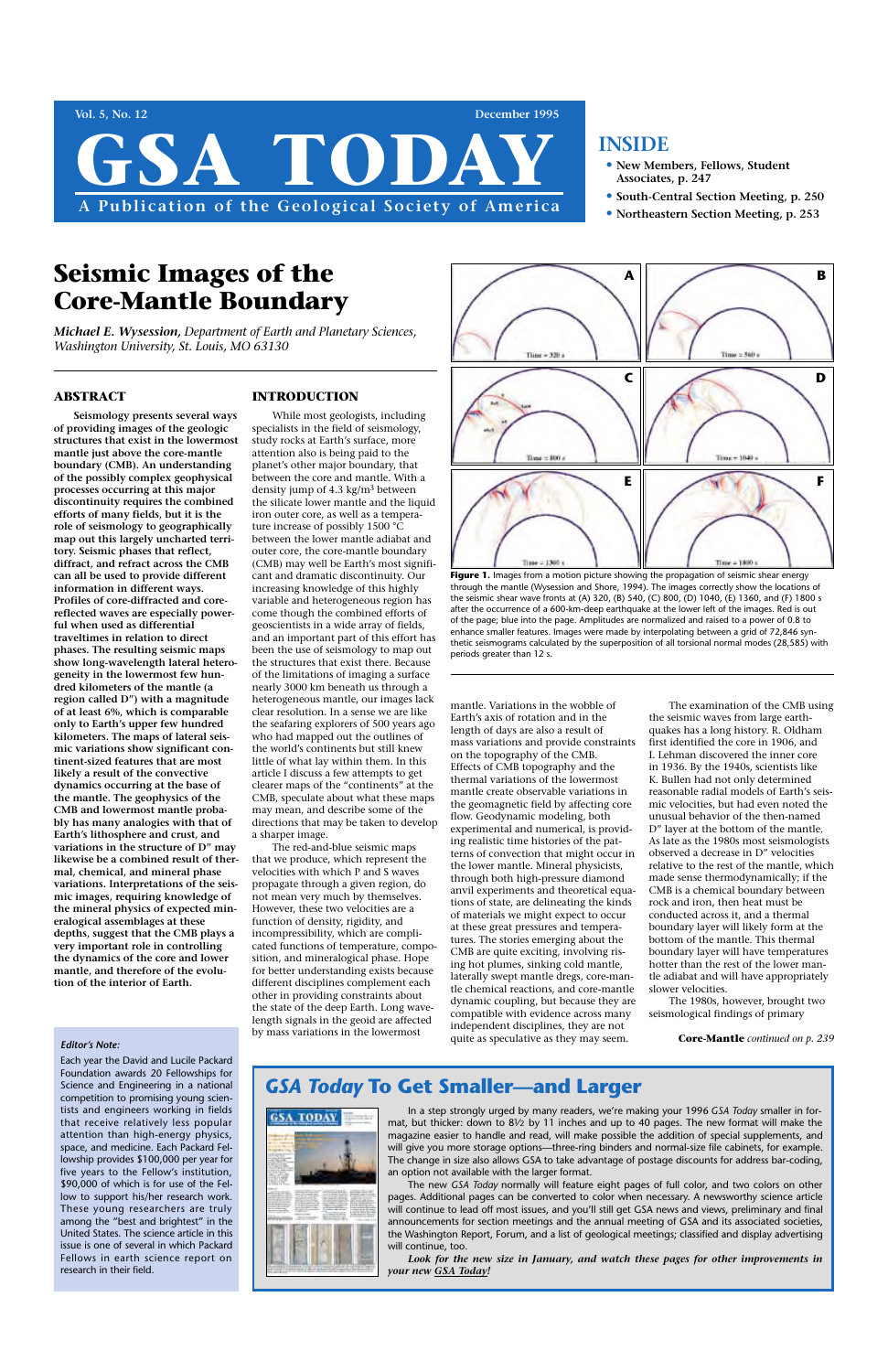## **GSA TODAY, December 1995 239**

importance about D". Global tomographic inversions of huge seismic data sets began to show coherent patterns of very long wavelength variations at magnitudes comparable only to those of Earth's surface. In addition, mounting evidence supported the findings of Lay and Helmberger (1983) that in many if not most regions of the CMB, the top of D" is characterized, surprisingly, by a significant increase in velocity. The current state of CMB seismology is very active. Many seismologists are now studying the CMB with both global and regional approaches and with types of data that range from high-frequency (1–10 Hz) CMB-scattered P waves to very low frequency (<0.01 Hz) normal modes.

#### **SEISMIC TOOLS FOR STUDYING THE CMB**

There are three categories of waves that can be used to examine the CMB: reflected, refracted, and diffracted. These are usually demonstrated by ray-tracing, where the wave paths are represented by the straight lines of particle paths. This simple ray-tracing, however, is inadequate for describing the true nature of the interactions; the waves that leave the earthquake do not behave like particles, but travel as three-dimensional wave fronts. For this reason, a better picture of the waves that interact with the CMB can be seen in Figure 1, which is an accurate representation of the horizontal shear (SH) waves that would propagate through the mantle from an earthquake, in this case at a depth of 600 km. The images represent the displacement of the waves in slices through the mantle at different times after the earthquake. The images are part of a movie created through the summation of torsional normal modes of Earth's oscillations (Wysession and Shore, 1994).

In Figure 1A, 320 s after the earthquake, the initial wave front(ScS) is still quite simple, having only just reflected off the surface, but as time passes the waves become more and more complex because of their continued interactions with the surface, CMB, internal mantle discontinuities, and a velocity structure that increases with depth. By 560 s (Fig. 1B) the ScS wave can be seen leaving the CMB and heading back to the surface. This core-reflected phase is easily recorded at the surface at distances of up to 85° away from the earthquake and has provided the majority of information about the seismic shear structure above the CMB. By 800 s (Fig. 1C) a second wave is reflecting off the CMB, the surface-reflected sScS, but by this time the bottom part of the initial wave front is no longer "reflecting" off the core; the wave has turned the corner around the core and is now diffracting along the CMB. The diffracted waves (Sdiff, or equivalently, Pdiff), which are recorded at distances of greater than about 100° from the earthquake, theoretically continue indefinitely around the core, but in reality quickly lose their energy and are rarely observed beyond about 150°. This means, however, that in the distance range of 100°–150° Sdiff and Pdiff arrivals at the surface provide a lot of information about the very base of the mantle. This article provides two examples of CMB studies, one using corediffracted Sdiff and Pdiff waves, and the other using core-reflected ScS and PcP waves.

## **CORE-DIFFRACTED WAVES**

Sdiff and Pdiff are excellent waves for looking at the structure of the base of the mantle because they can spend up to one-third of their total traveltime within D". They are also the first arrivals of their kinds (Pdiff is the first arrival of any kind beyond 100°, and Sdiff is the first shear arrival), which often makes them easy to detect. Some complications with these phases have prevented their widespread incorporation into seismic studies. High-frequency energy dissipates very quickly during diffraction, so the very long period arrivals do not allow the picking of clear onset times. The high-frequency decay does not resemble seismic anelastic attenuation and cannot be easily corrected. In addition, because the diffracted waves also travel a great distance through the heterogeneous mantle and crust on their way to and from the CMB, it is difficult to distinguish D" heterogeneities from those present elsewhere.

The studies of Wysession et al. (1992) used a stringent set of requirements and corrections to map out D" variations from profiles of Sdiff and Pdiff. The ray parameters, or slownesses, were determined for many arrivals traveling a long distance along a narrow swatch of the CMB. Combined with mantle path corrections using three-dimensional (3-D) tomographic models as well as synthetic modeling, this technique reduces contamination from source mislocation, slab diffraction, upper-mantle path heterogeneity, ellipticity, and high-frequency energy dissipation. An example (Fig. 2) shows six WWSSN Sdiff arrivals (top), modeled by their reflectivity synthetic counterparts (bottom). The slope through the arrivals is the ray parameter and is a direct result of the average velocity structure in D". Maps of the results for 12 Sdiff and 20 Pdiff profiles (Figs. 3 and 4) show the windows onto the core where enough diffracted arrivals meet our criteria. The total variation for both P and S velocities, determined at very long wavelengths, was about 4%. The most striking feature in both maps is a region of D" beneath the western Pacific islands where the seismic velocities were 3% slower than for the radial Earth model PREM (Dziewonski and Anderson, 1981). Just to the west, the inferred P and S velocities were found to be about 1% faster than PREM. This pattern correlates well with the results of other seismic studies done using totally independent data sets, such as the tomographic mantle shear velocity models of Su et al. (1994). A possible explanation for this pattern is discussed below.

Another interesting pattern was found for the D" velocities beneath the northern Pacific, which were sampled by paths from earthquakes near Japan to stations in North and South America. Here it was found that the shear waves were consistently faster than average, whereas the P velocities were slower than average. This suggests that the P and S velocities may not always vary in the same manner, an observation that has also been made in tomographic models of the lowermost mantle. This variation in the Poisson ratio of the lowermost mantle may be real, just as the Poisson ratio in Earth's crust is seen to vary regionally. Core-diffracted waves also provide information about the poorly known vertical velocity structure in D", in much the way surface waves can be used to determine upper-mantle structure. Because all seismic phases that sample the CMB must pass vertically across D" and back, there is difficulty in resolving the layer's vertical structure. It is hard to tell whether the heterogeneities are at the top or bottom of



120 Distance (degrees)

ä **Mitrical** 

the layer. Studies similar to that by Lay and Helmberger (1983) identify the top of D" where a sharp velocity increase creates an additional seismic precursor (SdS) to ScS. Core-diffracted waves provide additional information about the rest of D", longer wavelengths sampling more of D" and shorter wavelengths staying closer to the CMB. Valenzuela et al. (1994) showed preliminary results using core-grazing S waves from five northern California earthquakes recorded at the Tibetan Plateau PASSCAL array. The data were forward-

modeled by synthetic seismograms for a wide array of seismic models, and the structure in Figure 5 was found to be the best fit, a sudden increase in velocity 290 km above the CMB, with a rapid decrease at the bottom of the layer. This structure is very similar to the model proposed by Young and Lay (1990), using SdS waves to model a region of D" nearby to the east. As more high-quality data are obtained from portable arrays of broad-band

**Figure 2.** An example of six data (top) and synthetic (bottom) corediffracted Sdiff seismic arrivals from an earthquake (October 7, 1966) in the Loyalty Islands (from Wysession et al., 1992). All arrivals are along a narrow azimuthal window, so a single patch of the CMB is investigated. Because all of the diffracted waves bottom at the base of the mantle, they share the same ray parameter, represented by the slope through the arrivals. A change in the slope relative to that of the synthetic counterparts implies anomalous velocities in D".



**Figure 3.** A map from Wysession et al. (1992) showing the very long wavelength average D"P velocity variations, determined from 20 profiles of core-diffracted Pdiff arrivals like those shown in Figure 2. The solid circles are earthquakes used, lines represent average paths for each profile, and the shaded areas are the regions of D" sampled by the waves. Note the unusual transition from slow to fast velocities beneath the western Pacific.



**Figure 4.** Similar to Figure 3, but for long-wavelength S velocity variations based on 12 independent profiles of Sdiff arrivals (from Wysession et al., 1992).

#### **Core-mantle** *continued from p. 237*

**Core-Mantle** *continued on p. 240*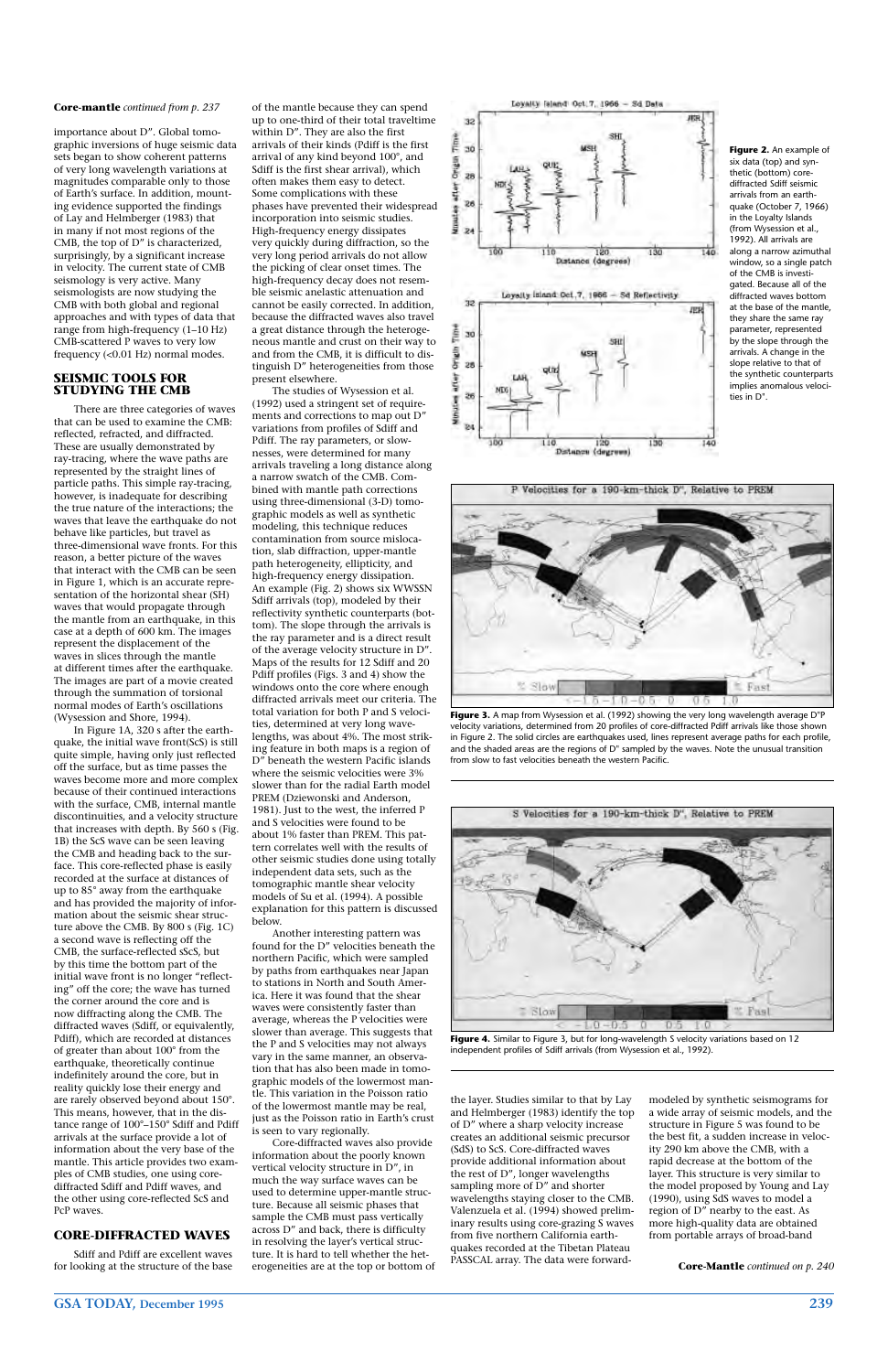## **240 GSA TODAY, December 1995**

Because of the unusual nature of the D" region beneath the western Pacific, Wysession et al. (1994, 1995b) further investigated this region using ScS-S and sScS-sS differential traveltimes (the S, ScS, sS, and sScS waves are the first four wave fronts shown propagating away from the earthquake in Fig. 1C). Using 747 differential traveltimes between direct and core-reflected shear waves, we attained a higher resolution map of the lateral variations in D" shear velocities for this region (Fig. 6). The use of differential times of seismic phases from the same earthquake is a powerful tool for examining Earth structure, because source and receiver effects are canceled out (Wysession et al., 1995b). After the different phase paths were corrected by ray tracing through a 3-D tomographic mantle Svelocity model (SH8/WM13 of Woodward et al. (1993) to help remove middle and upper-mantle heterogeneity effects, any remaining traveltime residuals were converted into velocity variations along their computed paths through the lowermost 300 km. These velocity variations were superimposed by moving a weighted Gaussian cap with a 300 km radius across them to average the geographical contributions and help simulate the CMB Fresnel zones, or sampling regions, of the ScS and sScS footprints. The resolution of the result (Fig. 6) is on the order of about 300 km, or 5°. (Note that the amplitudes of the original figure in Wysession et al. [1994] were erroneously amplified by a factor of two; this was corrected in Wysession et al. [1995a].)

seismometers (recording a "broad band" of frequencies) this technique of using Sdiff or Pdiff amplitudes as a function of distance and frequency should play an important role in helping resolve vertical structure for limited regions within D".

## **CORE-REFLECTED WAVES**

The variations in seismic velocity found for this part of the lowermost mantle range over about ±3%, with several notable features. Not all of the region is sampled because of our inability to install permanent seismometers in the oceans and because of the uneven distribution of earthquakes across Earth. In the middle of the region where we do have coverage, corresponding to D" beneath Micronesia, we find a broad low-velocity region. The average velocity is 1.5% slower than for PREM, but reaches values up to 3%, especially in the slow-velocity arm that extends toward the west. This broad low-velocity zone (LVZ) is surrounded on three sides by regions showing fast velocities. The average of these regions is about 2% faster than for PREM but reaches values greater than 3%. The fast velocities to the south and west of the D" LVZ seem to form one continuous feature that extends from beneath China to beneath eastern Australia. There is a correlation between this fast D" rock and the location of the paleotrench of the Tethys plate. The fast-velocity region northeast of the LVZ is poorly constrained in its lateral extent and is beneath the northern part of the Pacific Ocean. We have no coverage of what happens to the LVZ east of the study region, but if current tomographic images like those of Su et al. (1994) are an indication, it probably extends a long way eastward as part of a broad low-velocity region beneath the central Pacific.

In an attempt to get at what the P velocities might be doing in the same region, Zhu and Wysession (1995) presented a map of D" P velocities by stacking the differential times of PcP and P for those seismic stations that reported arrivals of both to the International Seismological Centre during the time 1964–1987. While these times, especially for the secondary and often much smaller PcP arrivals, are not as reliable as times determined through personal analyses, there is statistical significance in the picture obtained from combining the very large number of data available—in this case, 78,793. Figure 7 shows the resulting map for D" P velocities in the same region as that previously shown for S, and determined by the same procedure. The PcP-P residuals were determined relative to the IASP91 reference Earth model of Kennett and Engdahl (1991), and the mean of the entire data set was 0.35% slower than for IASP91. This could partly be an indication that IASP91 is on average too fast for the lowermost mantle or for the regions that had the greatest coverage, but it may also be the result of a systematic bias in picking the PcP arrivals too late. It is interesting to note that Figure 7 shows a large central low-velocity region, but it extends farther west than for the S velocities in Figure 6. An examination and careful analysis of available PcP waveforms for this region will be required before an accurate comparison of P and S velocities in this region can be made.

#### **INTERPRETATION AND SPECULATION**

It is clear that there are some interesting and unusual geologic processes at work at the CMB, but it is not clear what they are. Many recent papers have discussed the potential causes and implications of geophysical observations such as the seismic images just shown. Both general and detailed discussions can be found in a variety of papers, which are far too numerous to mention in full (e.g., see Loper and Lay [1995] and Wysession [1995a]). As yet there are more interpretations than hard facts, and each strong argument seems rebutted by an equally strong counter-argument. There are, however, three major categories of possible contributions to the structures seen in D": thermal variations, chemical variations, and mineralogical phase changes. Each of these in turn presents a variety of geodynamic interpretations. In many places I draw analogies between D" and the surface's crust and lithosphere. Although there clearly are dangers and limitations with doing so, because of the extreme differences in temperature and pressure, these are Earth's two major boundary layers, and it is likely that we can gain some understanding of CMB geology from processes observed at the surface.

#### **Thermal Variations**

Some estimates of the temperature difference between the lower-mantle and outer-core adiabats are as large or larger than 1500 °C (Boehler, 1994). As little or no mass seems to be transported across the CMB, this heat must pass into the mantle via conduction, and although there are some reports that a very high thermal conductivity in D" could lessen the effect, the result will be a thermal boundary layer. This would be analogous to the thermal lithosphere at the surface, where heat brought near to the surface by convection must be conducted across the lithosphere boundary before radiating into space.

As with the thermal lithosphere, we would expect horizontal mass movements to cause lateral variations in the temperature within such a thermal boundary layer. The temperature 50 km below a mid-oceanic ridge is much hotter than the temperature 50 km beneath an oceanic abyssal plain, and this can be observed as an increase in seismic velocities as waves move away from ridges. Something analogous is probably happening in D", and some of the lateral seismic variation seen there probably has a thermal component. If the vertical change in temperature across D" is 1500 °C, then it is possible to have lateral temperature variations approaching this amount. Seismic variations would then be representative of vertical mass movements

associated with lower mantle convection. Fast regions are cold and sinking, or recently sunk. Slow regions are hot, buoyant, and on their way up. Threedimensional tomographic mantle models interpreted as buoyancy forces resulting from temperature variations do a good job of modeling the observed long-wavelength geoid (Forte et al., 1994).

The thermal model of D" can be taken a step further to incorporate a direct connection with plate tectonics, showing that the CMB is not immune to arguments about the degree of intermixing between the upper and lower mantles. A correlation has long been identified between the location of major subduction zones and bands of fast seismic shear velocities in D" (as in Fig. 6), and likewise between slow D" velocities and regions that have a high density of hotspots, like the central Pacific and the western African plates. It is exciting to think of a mantle-wide circulation system bringing subducted plates all the way to the CMB where they heat up and eventually rise to the surface as hotspot mantle plumes; however, the correlations between D" seismic variations and paleosubduction would be equally satisfied by thermal coupling between an independent upper and lower mantle. It is doubtful that a solution to the whole-mantle vs. layered-mantle convection argument will be found at the CMB.

#### **Chemical Variations**

Earth's surface has not only thermal variations but also compositional variations, and it is possible that a chemical boundary layer analogous to the crust exists in D". Chemical "dregs," dense iron alloys, could have formed at the base of the mantle early on in Earth's evolution, or could be continually settling out of the lower mantle during convection. Coremantle reaction byproducts could be stripped away from the CMB by horizontal convection to form laminar aggregates. The eclogitic crust of sub-

## **Core-mantle** *continued from p. 239* **Figure 5.** Profile from

Valenzuela et al. (1994) showing the S velocity model for a patch of the lowermost mantle beneath eastern Siberia that best modeled the amplitude decay of coregrazing S waves as a function of frequency and distance. The study used five northern California earthquakes recorded in Tibet.



The dashed line is the reference model PREM of Dziewonski and Anderson (1981), and the solid line is our best preliminary fit to the amplitude data—a model based on D" structures proposed by studies like that of Young and Lay (1990).

> **Figure 6.** A map from Wysession et al. (1995b) of lateral S velocity variations in D" beneath the western 40 Pacific, computed from ScS-S and sScS-sS differen-Latitude<sup>["</sup> tial traveltimes. All ray ğ, paths are corrected for mantle path heterogeneities outside of the bottom 300 km of the mantle, and the velocity magnitudes are computed assuming that the traveltime residuals are the result of heterogeneities only  $408$ within this bottom layer. The data are robust, con-Longitude<sup>(\*)</sup> taining little scatter, and the resulting image shows coherent velocity variations at continent-sized long wavelengths.





**Figure 7.** A map from Zhu and Wysession (1995) of the average P velocity variations in a 300-km-thick D" layer for the same region shown in Figure 6 for S velocities, incorporating more than 10,000 PcP-P differential traveltimes reported to the International Seismological Centre. As with Figure 6, the dominant feature is a broad low-velocity region in the center surrounded by slightly faster velocities, although the low velocities here extend farther to the west than in Figure 6.

**Core-Mantle** *continued on p. 256*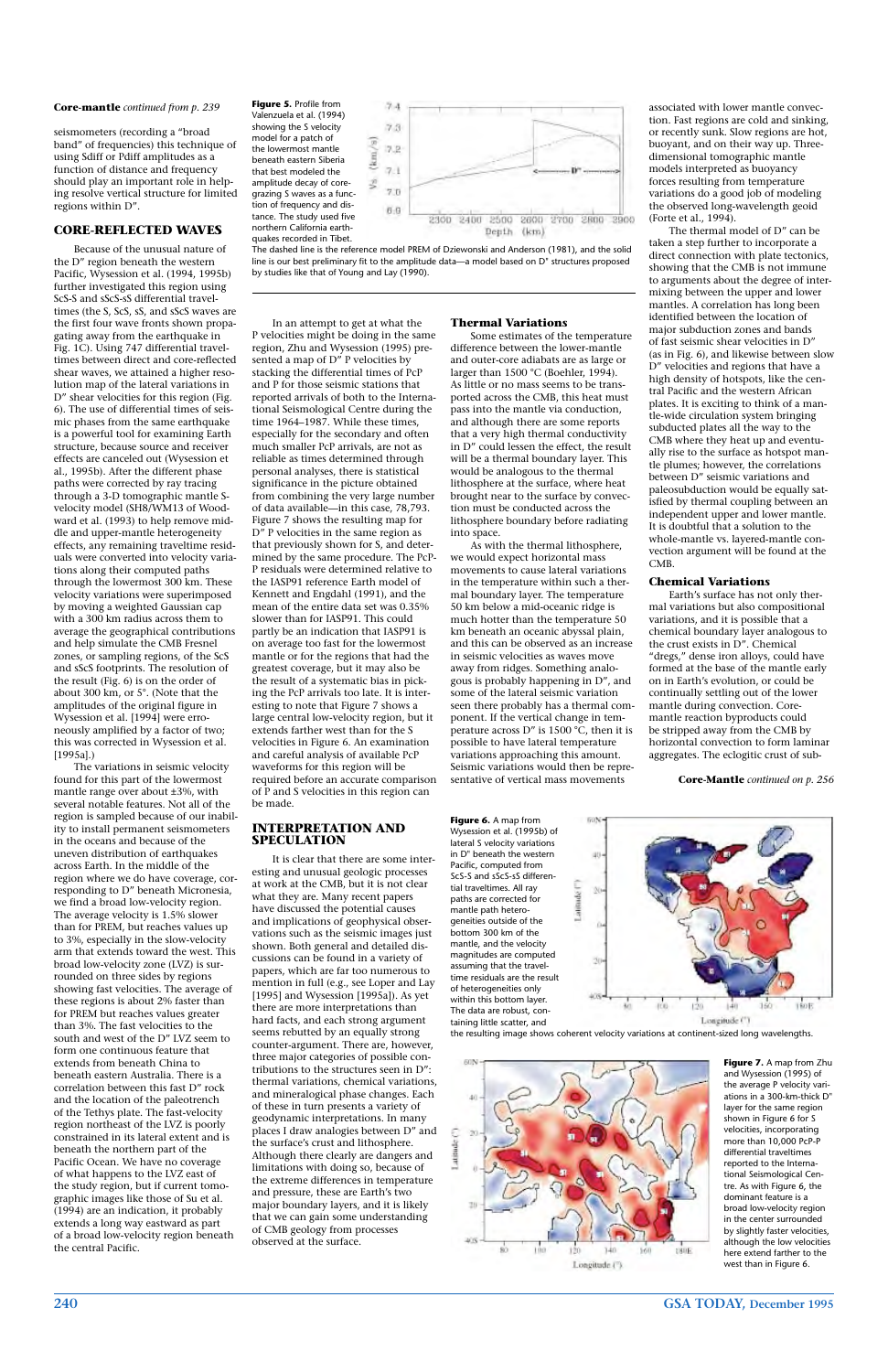## **256 GSA TODAY, December 1995**

ducted slabs could delaminate and form a mineralogical phase denser than the ambient lower mantle. Lighter elements could be settling up and out of the outer core as a more iron-rich inner core freezes at an inner core boundary eutectic point, increasing the outer core percentages of lighter elements. All of these mechanisms have been proposed, but it is not clear which of them, if any, actually occurs.

Chemical variations will cause P and S seismic-velocity variations that are distinct from thermal effects, as shown for the major lower-mantle constituents, perovskite and magnesiowüstite. Figure 8, from Wysession et al. (1992), uses a third-order Birch-Murnaghan equation of state to show the amount of change in temperature, silicate/oxide ratio, and iron/magnesium ratio required to change the P and S velocities in D" by several percent. This means that seismic observations of P and S velocities varying out of tandem within D", as was observed for diffracted wave profiles beneath the northern Pacific, may tell us when thermal or chemical effects are dominant. If current tomographic models of D", such as the S model of Su et al. (1994) and the P model of Pulliam et al. (1993), are combined, they provide a map of the Poisson ratio in D" that varies from 0.295 to 0.310 (5%). Neither our seismic data nor our thermoelastic constants are quite good enough yet to take a map of D" Poisson ratios resulting from these models and convert them into temperature and compositional variations, but it is the direction in which we are moving.

Variations in CMB topography are also a kind of lateral chemical variation. The asphericity of the CMB has been detected seismically at both very high and very low wavelengths, as well as through length-of-day variations. Actual determination of CMB topography is very difficult to measure because of trade-offs with velocity heterogeneities, but it is vitally coupled to dynamic CMB processes. The CMB will be depressed beneath regions of lower mantle downwelling because of the isostatic weight of the colder rock as well as the dynamic force of the convection. However, we would also expect the CMB to be depressed beneath regions of compositionally denser mantle dregs. A possible scenario is that the CMB topography undergoes a cyclic transition during the cycle of mantle mass transport. During the initial stages of the birth of a mantle plume, the increased temperature will cause an elevated CMB, but as the plume develops, denser mantle aggregates will be swept laterally to the site of the plume, causing a depression of the CMB. In other words, the convective cycle may cause a temporal transition in CMB topography similar to that modeled by Gurnis (1992) for long-wavelength surface topography during the history of lithospheric subduction.



Figure 8. The percentage changes in P and S velocities for rock at the base of the mantle as a result of changes in three parameters: temperature, silicate/oxide ratio, and iron/magnesium ratio. Calculations are done using a third-order Birch-Murnaghan equation of state (EOS) for the iron and magnesium end-members of perovskite and magnesiowüstite, using the best available thermoelastic parameters (from Wysession et al., 1992). The starting material is a pyrolite-type composition at 135 GPa and 3500 K. Note that the P and S velocities do not change in the same way for the different thermal and chemical changes, implying that we may eventually be able to use not only the P and S velocities in D" but also their relative variations to identify their dominant geophysical causes.

The electrical conductivity for lowermost mantle phases may vary by 11 orders of magnitude (Jeanloz, 1990). This is important because determinations of core flow using temporal variations in Earth's magnetic field (e.g., Bloxham, 1993) assume that the mantle behaves as a perfect insulator. Because the mantle flows a million times slower than the outer core, D" structure can also have lasting effects on core convection in more direct ways. CMB topography can serve to channel core flow, like air over mountains, or lateral D" thermal variations can regionally vary the heat flux out of the core, constraining core convection patterns.

#### **Mineralogical Phase Changes.**

The third form of explanation for observed seismic variations is that of pressure-driven changes in the mineralogical assemblages that are present. If there are either thermal or chemical variations across D", this could cause vertical topography on a mineralogical phase boundary, presuming one were present. A possible candidate would be the breakdown of the silicate  $(Mg,Fe)SiO<sub>3</sub>$  (perovskite) into the oxides (Mg,Fe)O (magnesiowüstite) and  $SiO<sub>2</sub>$  (stishovite) (Stixrude and Bukowinski, 1990). Although the phase relations at CMB temperatures and pressures are still poorly constrained, such a phase change would provide the best explanation for the sharp velocity increase seen at the top of D" in many radial velocity models like Figure 5. It is also possible that high-pressure phases of stripped oceanic eclogitic crust, which would be denser, yet seismically faster, could accumulate at the base

of the mantle and provide a chemical basis for the D" reflector (Christensen and Hofmann, 1994). Both of these mechanisms are shown through thermochemical modeling to be able to provide the necessary 3% seismic velocity jump (Wysession, 1995b). It is unlikely that an inverted temperature change, such as for descended cold rock that has spread out and ponded at the CMB, would have the very steep gradient that is observed seismically.

If such a phase transition does occur, we can also speculate as to the effects of composition and tempera-

#### **Core-mantle** *continued from p. 240*

**Core-Mantle** *continued on p. 257*

**D**esert environments, encompass-<br>ing about 30% of Earth's land surface, are increasingly being subjected to urban and industrial development. Many of these developed areas have

overall, Cattermole does a commendable job of summarizing what has been learned. Because it was written so early after publication of the initial results, most of the presented materials are derived from the initial (Saunders and Pettengill, 1991; Saunders, 1992) publications devoted to summary results of the Magellan mission. As such, it is mostly a digested version of those reference works with related bits and pieces and balancing arguments thrown in. However, that is not necessarily bad; after reading it, I found that my grasp of some of the issues and subtopics of secondary interest to me, which I had skimmed in the original references, was somewhat clarified and expanded. However, this book is not "watereddown" science for popular consumption; it rates as a reference book. One wishes that the results of many largescale scientific studies could have a similar synthesis done in such an easily readable format by one synthesizing author familiar with the science, as Cattermole appears to be. In addition to the summary of the recent geological story, there are also nicely done summaries of the related atmospheric characteristics, which anyone who uses the term "greenhouse effect" in discussions of environmental science may wish to review. The brief summary of the geometry and overall methods of the synthetic aperture radar

imaging technique may be useful to the uninitiated, but one could wish for more details and a discussion of influence of surface properties (roughness and reflectivity) on images and altimetry determinations, especially because that influence serves as a hook for learning about an important remotesensing technique used in terrestrial environmental studies. Although there is a substantial list of references, relevant references such as Ford et al. (1993) and more recent summaries and data releases are not listed. A discussion of some of the subsidiary image products such as stereo radar image data and digital terrain models would be desirable. At the time the book was written, only preliminary results were in on Magellan-derived gravity data, but there is still room for more summary discussion about the global gravity field, its interpretations, and particularly some of its implications for regional geologic characteristics. Several matters of production detract from the book. Because much in this book derives from what was largely an imaging mission, the dimensions of the pages are relatively small for image reproduction; the many images and maps that fill the text could have been better presented in a larger format book. Perhaps because of the format, the overall reproduction of the global altimetry and image maps is poor, although the inclusion of several color plates is a welcomed, if fuzzy,

addition. Many of the black and white images are too dark and lack contrast. Even though a significant fraction of the Magellan image data are radar dark, it is possible to reproduce the image data in better contrast. Several distracting errors also occur: Figures 3.7, 3.8, and 9.25 are printed upside down (but in fairness, this seems difficult even for some science journals to get right), a number of typographical errors occur in some of the figure captions, at least one map is misattributed, and some symbols are mentioned in captions that do not appear in the figures. The text is generally well written, understandable at the advanced undergraduate and graduate level. However, because of the particular time period during which this text was written, the occasional switch from present to future tense in referring to mission events ensured that the text would sound out of date before it actually made it into print. These are minor distractions, however, not condemnations. If the geology of Venus is a story, then the "moral" of the story is still being determined. The moral would seem to have something to do with the large-scale effects of subtle differences in starting conditions and environment on subsequent development of two otherwise similar planetary bodies (Earth and Venus), but it is also about some large-scale similarities over which environment has little influence. Perhaps the moral may have been best summarized in the title of a presentation by the mission project scientist Steve Saunders: "Venus and Earth: Twins Separated at Birth." Behavioral scientists found out long ago the value of that experiment. Now we geologists have our chance at a similar experiment.

#### **References Cited**

Ford, J. P., Plaut, J. J., Weitz, C. M., Farr, T. G., Senske, D. A., Stofan, E. R., Michaels, G., and Parker, T. J., 1993, Guide to Magellan image interpretation: Pasadena, California, Jet Propulsion Laboratory Publication 93–24, 148 p.

Saunders, R. S., and Pettengill, G. H., 1991, Magellan: Mission summary: Science, v. 252, p. 247–249.

Saunders, R. S., 1992, Special volumes on Magellan at Venus: Preface: Journal of Geophysical Research, v. 97, p. 13,063–13,689 and 15,921–16,382.

> *Larry S. Crumpler, Brown University Providence, RI 02912*

**Geomorphology of Desert Environments.** *Edited by Athol D. Abrahams and Anthony J. Parsons. Chapman & Hall, London, 1994, 674 p., \$146.95.*

#### **Book Reviews** *continued from p. 249*

**Book Reviews** *continued on p. 259*